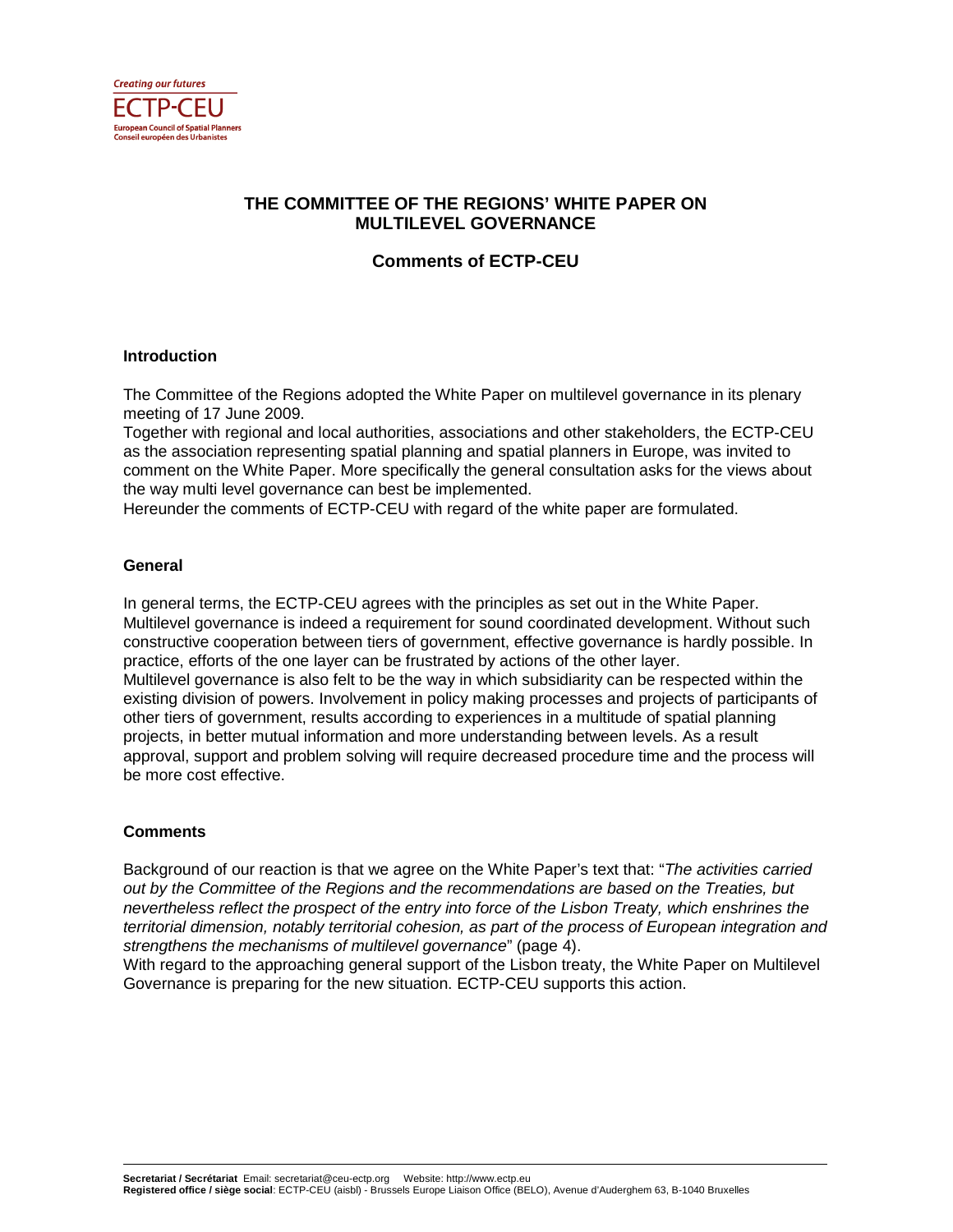

That "multilevel governance no longer takes a sectoral approach, but rather a territorial approach to development strategies…." (page 14) should, according to current spatial planning practice, not be limited only to development aid but should also apply to spatially organising Europe so that: "The White Paper's recommendations will therefore aim to match the Community's ambitions more closely to the practical and diverse management and planning situations faced by local and regional elected representatives when implementing major Community policies."

On page 23 the White Paper states that "implementing territorial cohesion as a Community objective is therefore fundamental for the future of common policies."

The ECTP-CEU supports the White Paper's recommendation that the Territorial Impact Analysis should become standard practice. Also the recommendation that each major Community strategic reform should be accompanied by a regional action plan is welcomed.

On page 17 the White Paper recommends: "establishing appropriate tools to support participatory democracy, particularly in the framework of the Lisbon Strategy, social agenda, Gothenburg Strategy and development of local agenda 21 mechanisms, which are participatory and integrated mechanisms developing long-term strategic plans."

The ECTP-CEU wants to comment that the application of those tools are part of the criteria that are applied in the European Urban and Regional Planning Awards scheme that ECTP-CEU is running for over 15 years (and which' ceremony will be most probably hosted in 2010 by the Committee of the Regions).

It is clear that ECTP-CEU considers itself as being the appropriate partner for many of the actions envisaged in the White Paper by the Committee of the Regions.

With regard to the request of this consultation to express views about best ways to implement multilevel governance, the ECTP-CEU regrets that spatial planning has not explicitly been mentioned as the field in which this modern approach can be applied in an optimal way. The spatial planning practice, including consensus building towards common agreed visions, is a most appropriate field carried out by numerous regions and municipalities which requires integrative solutions and cross level cooperation. Preparing plans for future territorial developments by designing scenarios aiming at mutual gains for the stakeholders is increasingly practiced. A proper planning process is one that seeks long term solutions, wide participation and accurate information. No matter at what scale the planner is asked to intervene, what remains fundamental is the ability to identify the strengths and opportunities of a particular territory. Next to balancing the interests of all relevant actors and selecting the best scenarios for development, every proposed spatial intervention should always fit in the wider context and should offer possibilities for elaboration into concrete projects. Multilevel governance is therefore one of the crucial components of spatial planning practice.

It would be good if the Committee of the Regions adopts and supports these activities, carried out by the planners of their regional and local members explicitly. Capitalising on these activities and supporting them by involving spatial planning in envisaged actions of the Committee of the Regions, like seminars, awards schemes and the recommended experimental funding would be most appropriate.